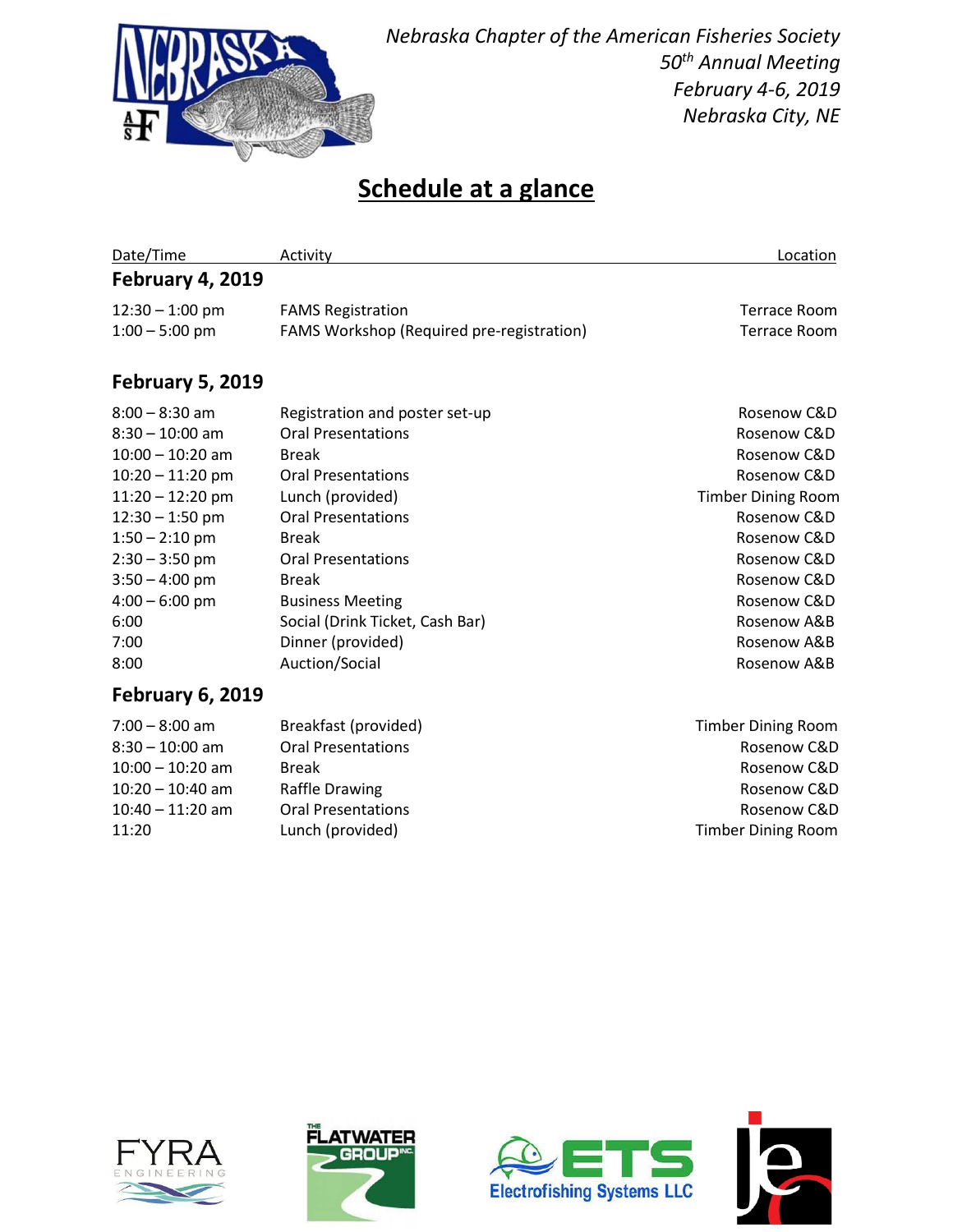

# Contributed oral presentations

-see Abstracts for list of co-authors-

#### **February 5, 2019**

| 8:30 am    | Welcome - Jordan Katt, Nebraska Game and Parks Commission                                                                                                                                                                      |
|------------|--------------------------------------------------------------------------------------------------------------------------------------------------------------------------------------------------------------------------------|
| 8:40 am    | Are boat anglers superior to bank anglers - Derek Kane, Nebraska Cooperative Fish and<br>Wildlife Research Unit                                                                                                                |
| $9:00$ am  | Spatial and temporal variability in survival and growth of plain pocketbook Lampsilis<br>cardium freshwater mussels reintroduction in Nebraska - Lindsay Olhman, University of<br>Nebraska-Lincoln                             |
| $9:20$ am  | New angler experience pilot - Larry Pape, Nebraska Game and Parks Commission                                                                                                                                                   |
| 9:40 am    | Anglersheds: a powerful and practical management tool - Christine Ruskamp, Nebraska<br>Cooperative Fish and Wildlife Research Unit                                                                                             |
| $10:00$ am | <b>BREAK</b>                                                                                                                                                                                                                   |
| 10:20 am   | Hurley's road-trip through deep learning: identifying pictures containing vehicles - Keith<br>Hurley, Nebraska Game and Parks Commission                                                                                       |
| 10:40 am   | Who is using the Valentine National Wildlife Refuge - Olivia DaRugna, Nebraska<br>Cooperative Fish and Wildlife Research Unit                                                                                                  |
| 11:00 pm   | The allocation, use, and management of fisheries resources - Mark Kaemingk, Nebraska<br>Cooperative Fish and Wildlife Research Unit                                                                                            |
| 11:20 pm   | <b>LUNCH</b>                                                                                                                                                                                                                   |
| 12:30 pm   | Cyprinid usage of a denil fishway on the Cedar River, Nebraska - Garrett Rowles,<br>University of Nebraska-Kearney                                                                                                             |
| 12:50 pm   | Field evidence for interactions between Western Mosquitofish and Plains Topminnow in<br>Nebraska - Tom Heatherly, Nebraska Department of Environmental Quality                                                                 |
| $1:10$ pm  | Fish community changes following fall drawdown in a canal and its tributary stream -<br>Melissa Wuellner, University of Nebraska-Kearney                                                                                       |
| 1:30 pm    | River restoration in lowais there anything fishy going on here? - Jeff Kopaska, lowa<br><b>Department of Natural Resources</b>                                                                                                 |
| $2:10$ pm  | <b>BREAK</b>                                                                                                                                                                                                                   |
| 2:30 pm    | The Pallid Sturgeon population assessment program v1.0: observations over the past 15<br>years of sampling in the lower Missouri River for the Scaphiryhnchus species - Kirk<br>Steffensen, Nebraska Game and Parks Commission |
| 2:50 pm    | Observations of native fish species from the Missouri River: results from the Pallid<br>Sturgeon population assessment program - Thad Huenemann, Nebraska Game and<br><b>Parks Commission</b>                                  |
| $3:10$ pm  | Habitat changes on the Missouri River - Gerald Mestl, Nebraska Game and Parks<br>Commission                                                                                                                                    |
| 3:30 pm    | Evaluation of habitat availability in a reach of the Missouri River near Hamburg, IA -<br>Jerrod Hall, Nebraska Game and Parks Commission                                                                                      |
| 3:50 pm    | <b>BREAK</b>                                                                                                                                                                                                                   |
| 4:00 pm    | <b>BUSINESS MEETING</b>                                                                                                                                                                                                        |
| 6:00 pm    | SOCIAL/DINNER/AUCTION                                                                                                                                                                                                          |